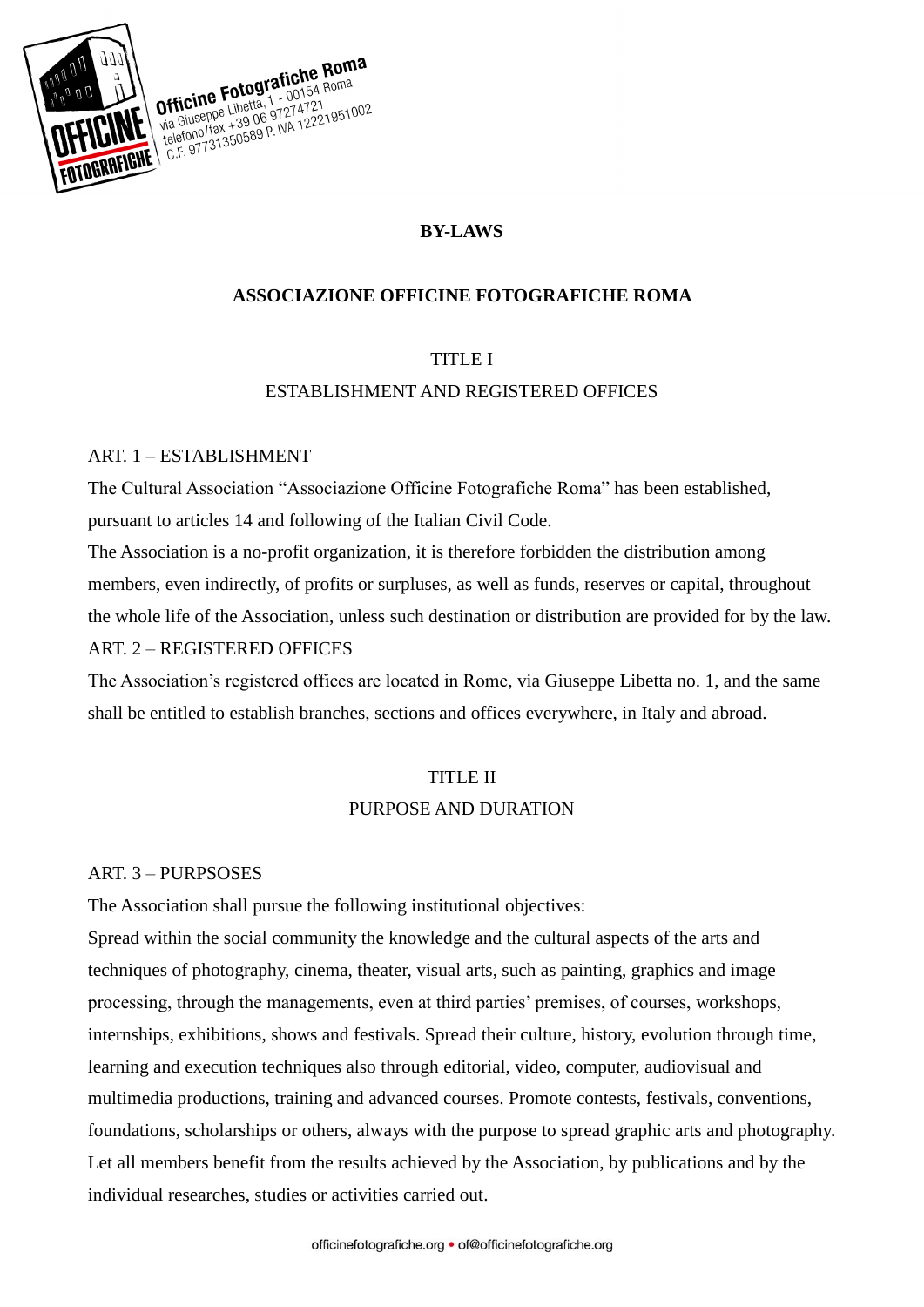

Make available to any art lover or connoisseur the results, publications or other material generated by the activity of the Cultural Association Officine Fotografiche Roma and its individual members. In order to achieve its purposes, the Association may occasionally organize, within the limits envisaged by the law, public fund raisings, concurrently with celebrations, anniversaries or awareness campaigns. Moreover, it may carry out any activity directly connected or instrumental to its institutional objectives. It may also support initiatives and programs of other public or private institutions, whose aims are similar to those of the Association.

In order to achieve its institutional goals, the Association prevailingly uses the voluntary and unpaid work of its members.

The individual members may, if necessary to the achievement of the institutional goals, enter into work contracts with the Association, be hired as employees, or receive remuneration for occasional self-employed work or as independent professionals.

#### ART. 4 - DURATION

The Association is established for an indefinite period and may be dissolved only by resolution of the extraordinary members' meeting taken by the majority provided for by art. 21, last paragraph, of the Italian Civil Code.

#### TITLE III

#### MEMBERSHIP CATEGORIES

#### ART. 5 – MEMBERSHIP CATEGORIES

The members shall be divided into the following categories:

Founding members: members above the legal age who have participated to the organization's articles of association or have been accepted with such status within a year of its establishment; they are required to pay the membership fees and have voting rights;

Ordinary members: members (individuals above legal age or legal entities) that join the Association after its establishment, applying for membership; together with the application, they must pay the relevant membership fee and subsequently pay the membership fees to the ordinary extent annually fixed by the Executive Board; they have voting rights;

Junior members: minor members, joining the Association upon application made by their legal guardian. As long as they are minors, they are exempt from paying the annual membership fee and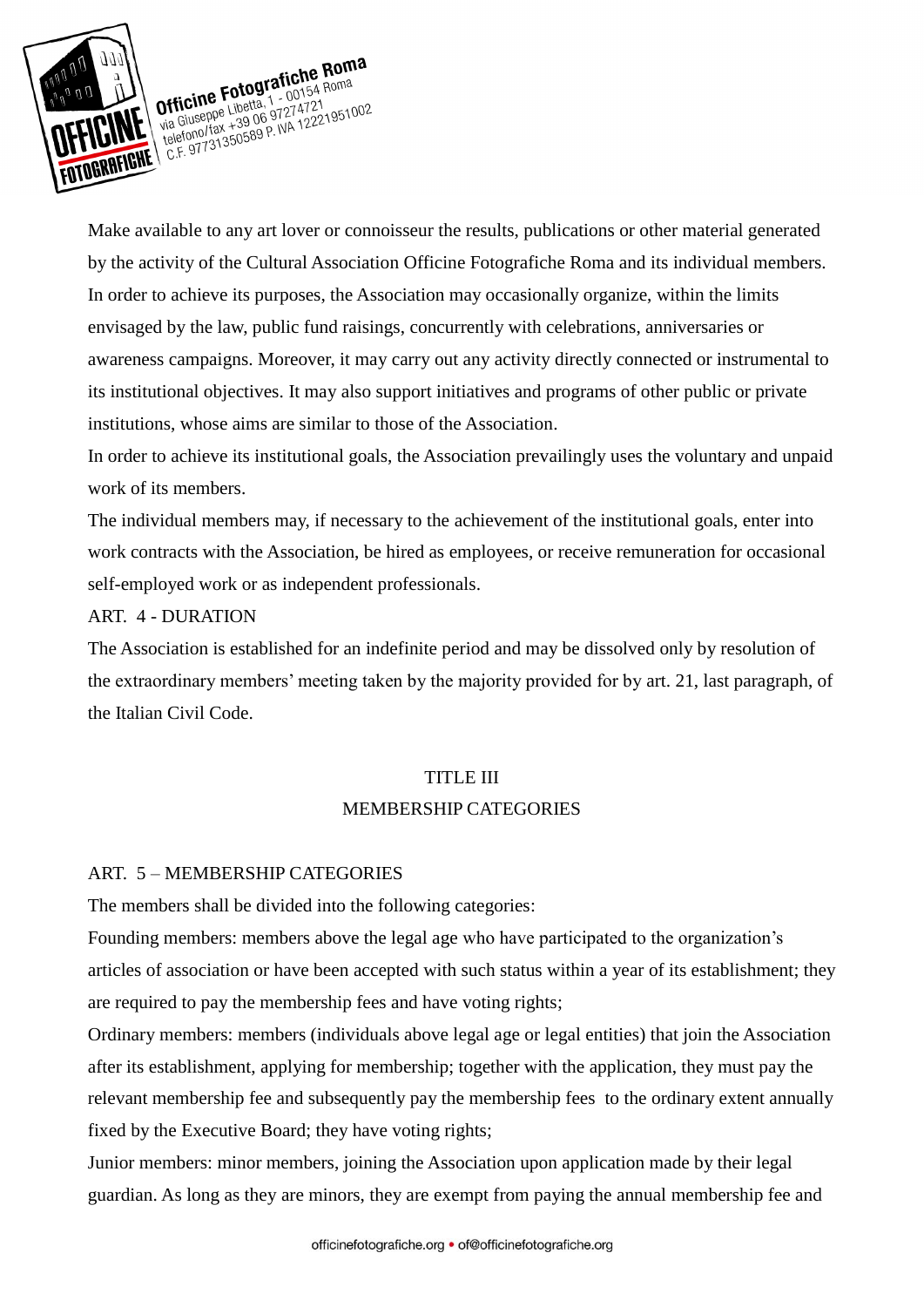

will not have any voting right. At their coming of age, they will automatically become ordinary members and shall enjoy all relevant rights and obligations;

Supporting members: members (individuals above legal age or legal entities) who supported the Association by giving a contribution greater than that envisaged for ordinary members either through their activity or through donations; they enjoy voting rights and all other rights granted to ordinary members;

Honorary members: these are personalities from the cultural scene, who, for particular merits or considerations, are deemed by the Executive Board able, even without any financial participation, to give prestige to the Association and whose presence could contribute the achievement of the organization's goals. They are not required to pay membership fees; since they do not pay a sum of money, they take the qualification related to the contribution without, however, losing the original qualification and have no voting rights; they are informed about the Association's activities, attend members' meetings, although they do not have voting rights, cannot be appointed for any position within the Association, can attend the Association's premises.

*Honorary members are appointed by the Executive Board.*

All membership categories are excluded from the temporariness of the associative relationship. The address of members for any relationship with the Association is meant to be the place indicated in the application form or in a subsequent written communication.

#### ART. 6 – ELIGIBLE MEMBERS

Individuals, entities, bodies, institutions, and private or public companies, either Italian or foreign are eligible for membership.

Those who wish to join the Association must submit an express request to the Chairperson declaring to share the aims of the Association and to accept the By-Laws and the regulations of the Association. The Chairperson shall provide an answer to membership requests within sixty days from receipt of the same. Membership denial must be resolved by the Executive Board and motivated in writing, allowing the possibility to reply.

#### ART. 7 – MEMBERSHIP FEES

Members are required to pay annually the ordinary membership fee determined by the Executive Board for each membership category and any extraordinary contribution request made in relation to the activities of the Association.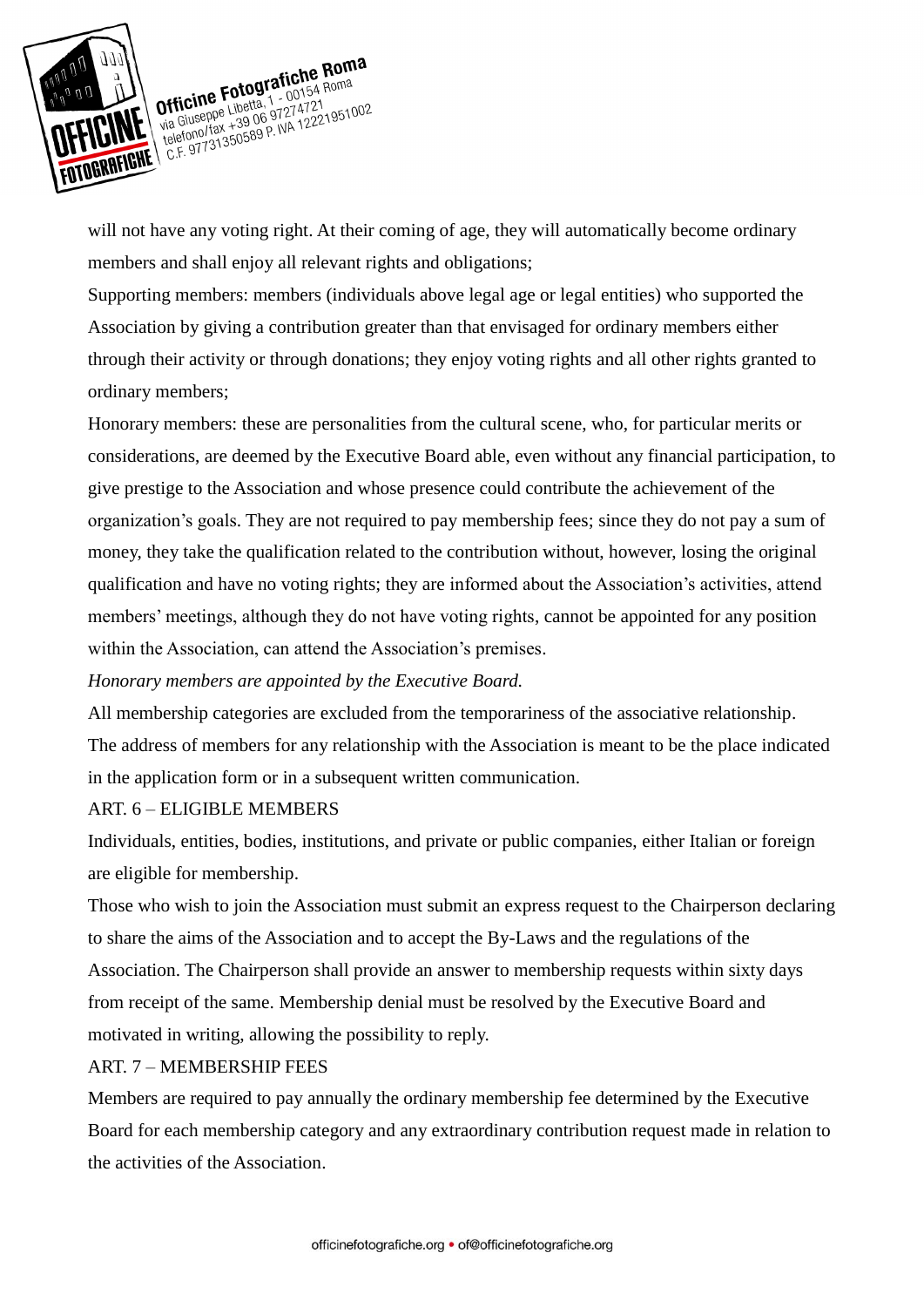

*The registration fee is valid and covers the payment of the annual fee for the year in which the same is made.* 

The membership fee, established in Euro 30.00 for the first year, must be paid within the month of January of each year.

The status of member, as well as any rights on membership fees and contributions, are not re-

valuable and non-transferable, except for transfers upon death, both in case of dissolution of the individual membership, and in the case of dissolution of the Association.

## ART. 8 – MEMBERS' RIGHTS AND OBLIGATIONS

Members shall enjoy the rights provided for by in these By-Laws.

In particular, they are entitled:

- to participate to the Association's life in the ways and within the limits set forth by these By-Laws and any regulations adopted by the Assembly of members, if necessary;

- to contribute to the achievement of the Association's goals, according to the category to which the individual member belongs;

- to exercise their voting rights, within the limits set forth by these By-Laws;

- to withdraw from membership to the Association.

Members must:

- operate in the interests of the Association and for the achievement of its goals;

- respect the provisions of the By-Laws and of the Association's regulations;

- actively engage in the Association's life;
- regularly pay the membership fee;

- regularly pay the membership contribution.

Members, who have not regularly paid the annual membership fee, shall lose all their rights,

including active and passive voting rights, until they pay the aforementioned fees.

ART. 9 – LOSS OF MEMBERSHIP

The membership of the individual member shall be extinguished upon death, withdrawal or exclusion.

Members can always withdraw from the Association by communicating, pursuant to art. 24 of the Italian civil code, their decision in writing to the Board members with a notice period of at least three months before the expiry of the current financial year. The withdrawal shall take effect from the expiry of the calendar year in which the same is communicated.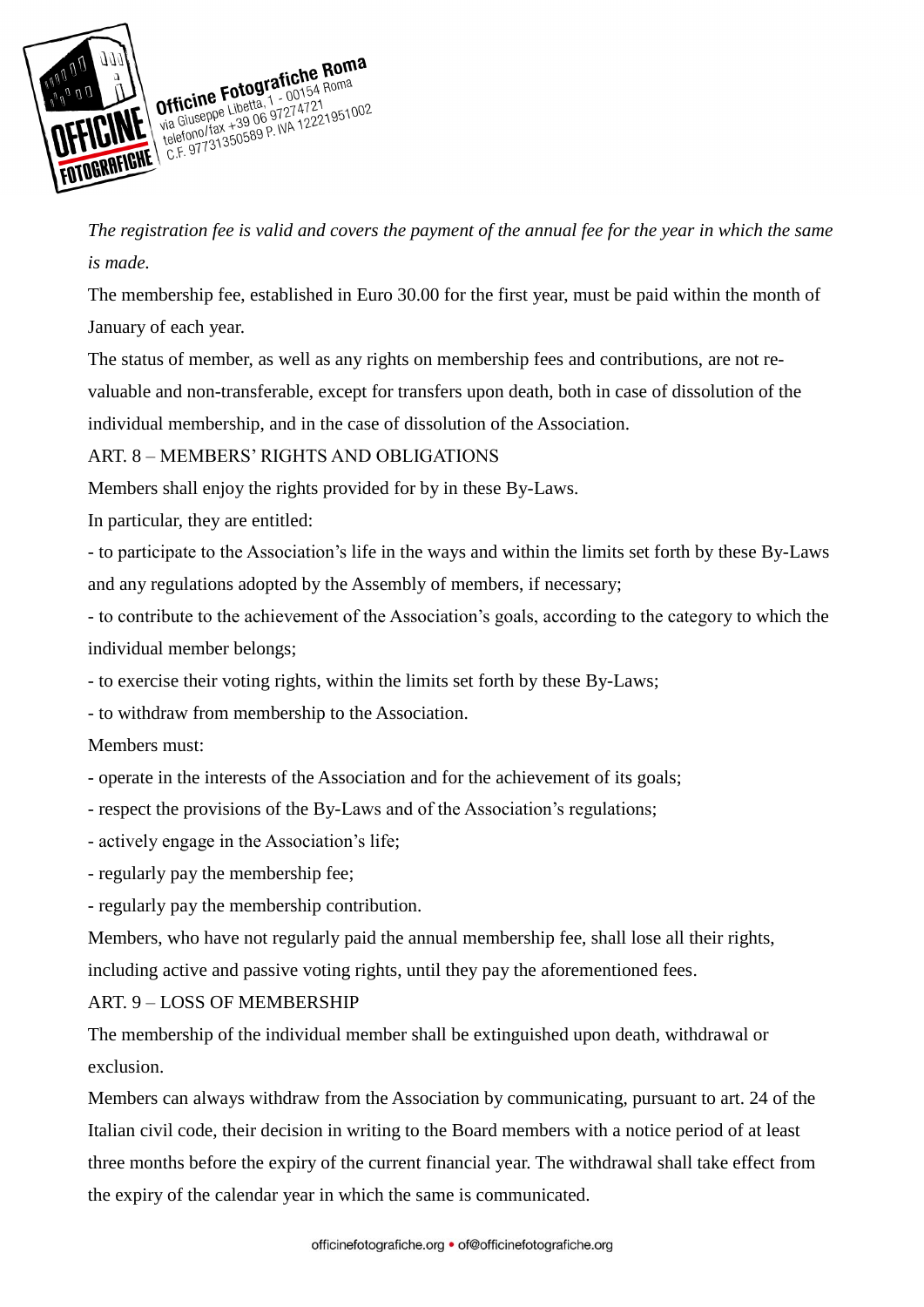

Officine Fotografiche Roma<br>Officine Fotografiche Roma<br>Lineppe Libetta, 1 - 00154 Roma **Officine Fotografiche Ruma**<br>
Via Giuseppe Libetta, 1 - 00154 Roma<br>
Via Giuseppe Libetta, 1 - 274721<br>
telefono/fax +39 06 97274721<br>
telefono/fax +39 06 9727472219510<br>
telefono/fax +39 06 P. WA 122219510 **ICINE** Via Giuseppe Liberta, 1 - 001541<br>
Via Giuseppe Liberta, 1 - 001541<br>
telefono/fax +39 06 97274721<br>
C.F. 97731350589 P. WA 12221951002

Members are excluded if their incorrect or unruly conduct makes them guilty of serious acts detrimental to the Association.

Members are excluded from the Association upon resolution of the Executive Board in case of:

- unjustified lack of participation in the Association's life;

- conduct non-compliant with the provisions of these By-Laws;

- breach of resolutions or decisions of the Executive Board;

- conducts detrimental to the decorum or the good name of the Association and of its individual members;

- misuse of the name of the Association to carry out professional activities for consideration and in general to engage in activities contrary to the aims of the Association;

- non-payment of the membership fee for more than two consecutive times;

However, before excluding a member, the charges against the same must be challenged in writing, allowing the possibility to reply.

Should the membership be dissolved for any reason, members have no claim on the Association's assets nor are they entitled to the restitution of the membership fees and contributions paid.

## ART. 10 – ASSETS AND INCOME OF THE ASSOCIATION

The assets of the Association consists of movable and immovable assets, which will be owned by the Association, deriving from any donations, bequests, donations and reserve funds.

The revenues of the Association consist of:

- membership fees;

- any public or private contribution;
- contributions made with a specific destination;
- income generated by any cultural initiative;
- donations, bequests and inheritances of movable and immovable assets;

*-* revenues generated by marginal production and trade activities, related to institutional activities and instrumental to the achievement of the Association's goals;

*-* revenues from exhibitions and public collections of funds, in any case occasional;

*-* any other income contributing to the increase of the assets, in compliance with the provisions of these By-Laws.

It is up to the Executive Board to take any decision related to possible investments and the use of capital funds.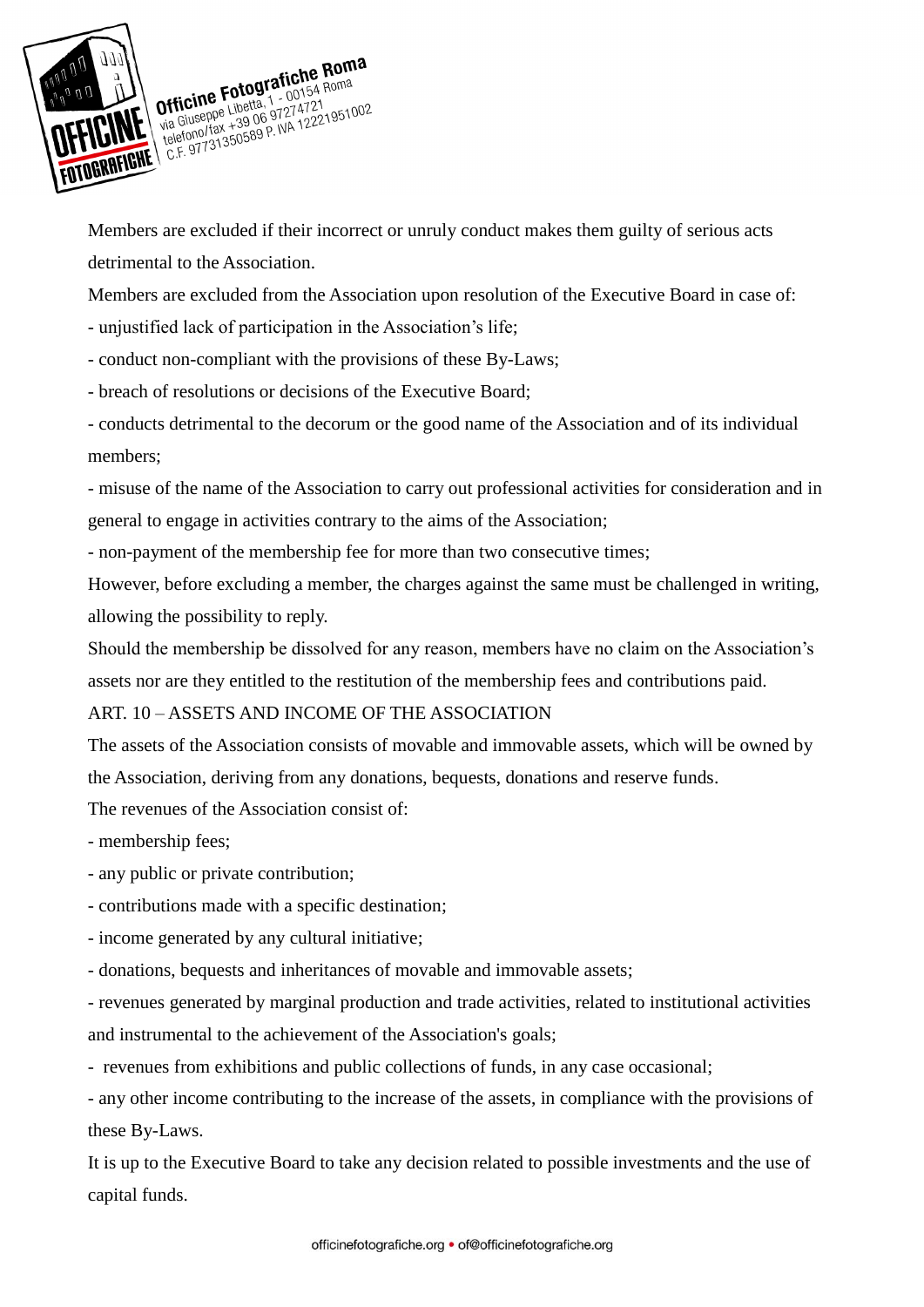

The assets of the Association may only be used for the fulfillment of the activities set forth by these By-Laws. Individual members are not entitled to request the division of assets nor claim the same.

## TITLE IV

# BODIES OF THE ASSOCIATION

## ART. 11 – BODIES OF THE ASSOCIATION

The bodies of the Association are the following:

- a) the assembly of members;
- b) the Chairperson and the Deputy Chairperson;
- c) the Executive Board;
- d) the Treasurer;
- e) the Legal Auditor of Accounts.

## ART. 12 – ASSEMBLY OF MEMBERS

The Assembly is the sovereign body of the Association and is composed of all members entitled to vote.

The Assembly can hold either ordinary or extraordinary meetings.

The ordinary general meeting is held at least once a year by May  $31<sup>st</sup>$  to approve the yearly financial statements.

The ordinary meeting's duties are as follows:

a) approval of the yearly financial statements, accompanied by the Management Report and the

Report issued by the Legal Auditor of Accounts, regarding the financial performance of the Association;

b) appointment of the members of the Executive Board and of the Legal Auditor of Accounts;

c) liability proceedings against the Board members, pursuant to art. 22 of the Italian Civil Code.

d) exclusion of members, pursuant to art. 24, par. 3 of the Italian Civil Code.

e) any other issue, that the Executive Board deems opportune to submit to the meeting's approval.

The extraordinary meeting resolves upon any modification to be made to the Association's By-

Laws, as well as upon the dissolution of the Associations and the allocation of assets.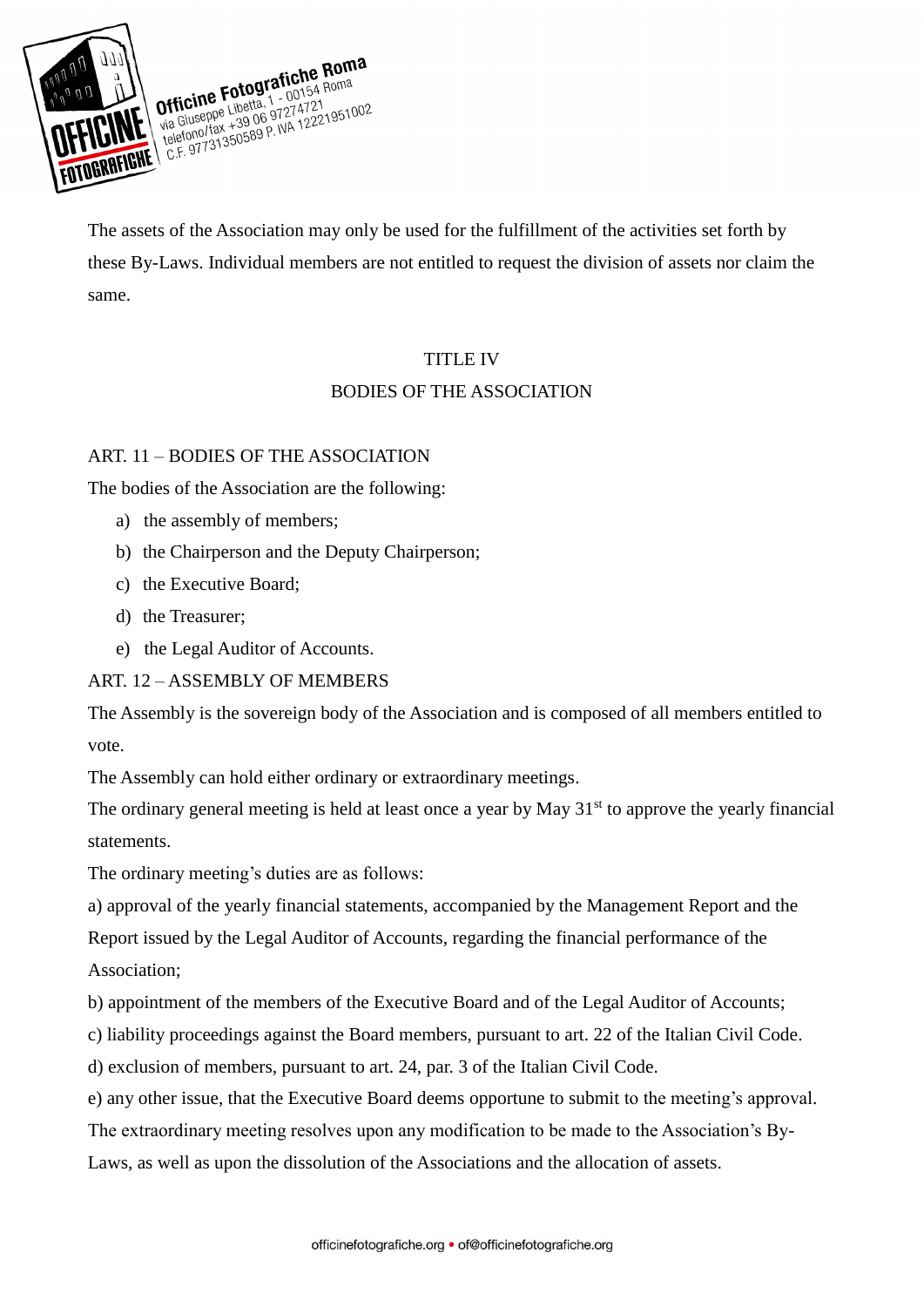

Officine Fotografiche Roma<br>Officine Fotografiche Roma<br>Lineppe Libetta, 1 - 00154 Roma TOGRAFICHE C.F. 97731350589 P. WA 12221951002

The Meeting, regularly summoned and established, represent the members in their whole and its resolution, taken in compliance with the law and the By-Laws, are binding for all members, even if absent or dissenting.

## ART. 13 – SUMMONING OF THE MEETING

The meeting is summoned by means of a simple letter sent by fax or e-mail to all members at least fifteen days before the date fixed for the meeting.

The call for meeting must include the date, venue and time of the meeting and the agenda. In the same notice summoning the members' meeting, it is possible to fix a further date for the second call. The meeting is summoned at the Association's registered office or elsewhere within the territory of the State, according to the indications contained in the call for meeting.

The Executive Board must summon the Assembly, when at least one tenth of members require so in a written motivated request and, in any case, whenever the Executive Board deems it appropriate.

# ART. 14 – ATTENDANCE TO THE MEETING

All members over legal age of any category, excluding honorary members, up to date with their yearly membership fees, have voting rights.

Members may be represented in the meeting by other members by written proxy.

## ART. 15 – VOTING RIGHTS

Each member over legal age, excluding honorary members, is entitled to one vote.

## ART. 16 – CHAIRING OF THE MEETING

The meeting is chaired by the Chairperson of the Executive Board and, in case of absence, by the Deputy Chairperson. Should both be absent, the meeting shall be chaired by another person appointed by the same meeting. The meeting appoints a secretary and, should it deem it opportune, also two tellers.

The Chairperson of the meeting must verify the correctness of the proxies and legitimacy of the members to attend the meeting and to exercise their voting right and steer the meeting's debate.

Voting will take place by show of hands, by roll call or secret ballot, as determined by the Chairperson of the meeting.

During the meeting, minutes shall be drawn up and signed by the Chairperson and the Secretary. ART. 17 – MAJORITY REQUIRED FOR THE ORDINARY MEETING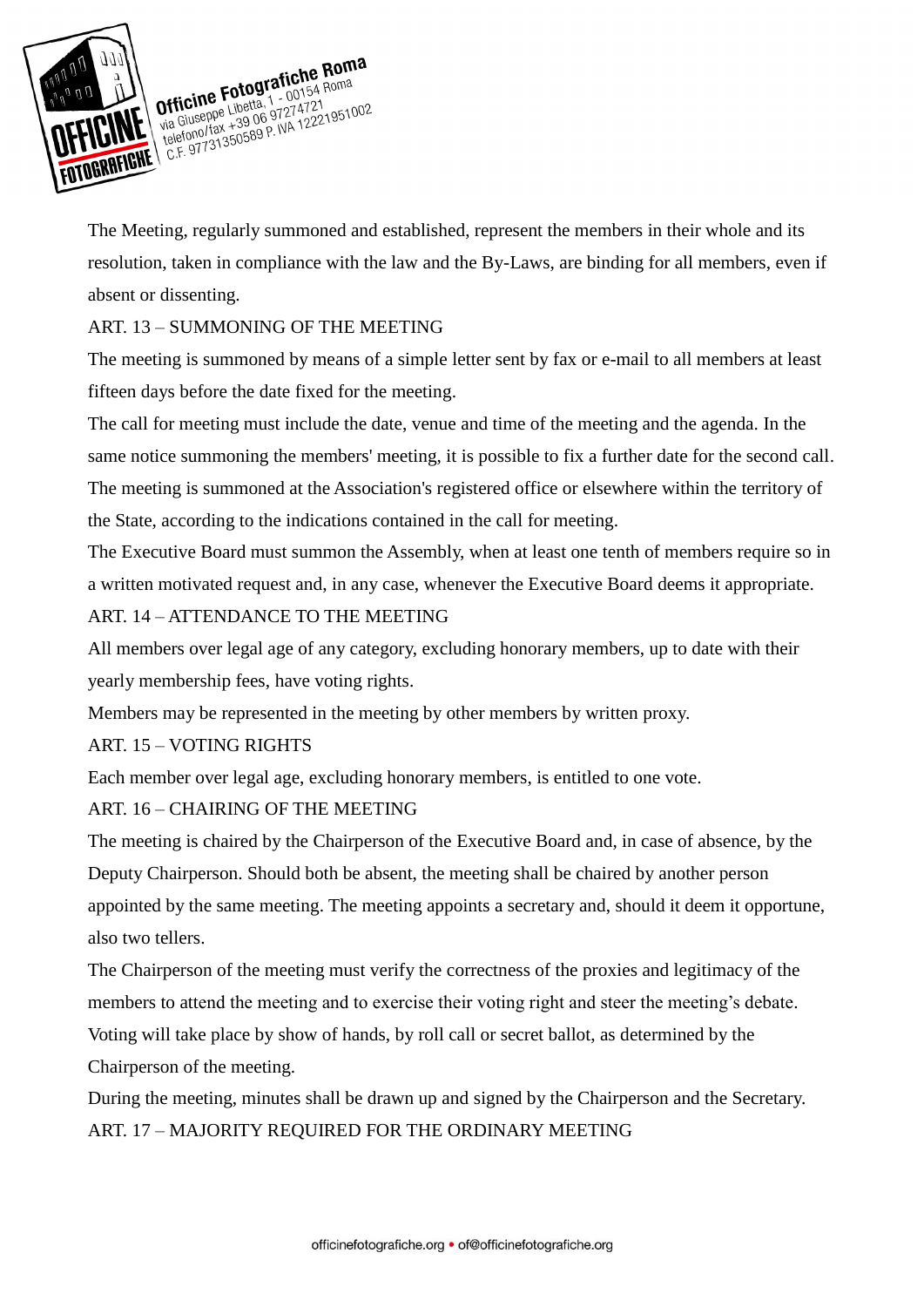

The meeting is considered as duly constituted in first call when are present as many members representing at least half of the members. In second call, the ordinary general meeting is considered as validly constituted regardless of the number of attendees.

The ordinary general meeting shall resolve by majority of votes both in first and second call. Board members do not have voting rights in the resolutions regarding the approval of the budget and in those relating to their responsibilities.

The meeting's resolutions will be suspended or cancelled pursuant to art. 23 of the Italian civil code.

## ART. 18 – MAJORITY REQUIRED FOR THE EXTRAORDINARY MEETING

When the object of the resolution is the modification of the articles of association or the By-Laws, the majority of attendees, that must be at least three-quarters of the members, shall take the resolutions in the meeting's first call.

In second call, the extraordinary meeting is considered as duly constituted regardless of the number of attendees and resolves by the majority of votes.

However, in order to resolve upon the dissolution of the Association and the allocation of assets, it is necessary to have the favorable vote of at least three-quarters of the registered members, pursuant to art.21, par. 3 of the Italian Civil Code.

The meeting's resolutions will be suspended or cancelled pursuant to art. 23 of the Italian civil code. ART. 19 – EXECUTIVE BOARD

The Association is managed by an Executive Board, composed of a variable number of members from three to nine, as established by the ordinary meeting at the time of appointment of the Board. Board members must be chosen among the members.

Board members are appointed for a period of time not exceeding three years and may be re-elected. The first time the Executive Board and the Chairperson are appointed with the articles of association.

The Executive Board shall appoint its Chairperson, a Deputy Chairperson and a Treasurer. ART. 20 – SUMMONING OF THE EXECUTIVE BOARD

The Executive Board shall be summoned by notice sent by fax or e-mail to all the members of the Executive Board at least eight days before the date set for the meeting. In urgent cases, the period may be reduced to two days, with summoning made by telegram, fax or e-mail. Lacking all summoning formalities, the Executive Board's meeting shall be considered valid with the presence of all Board members in office.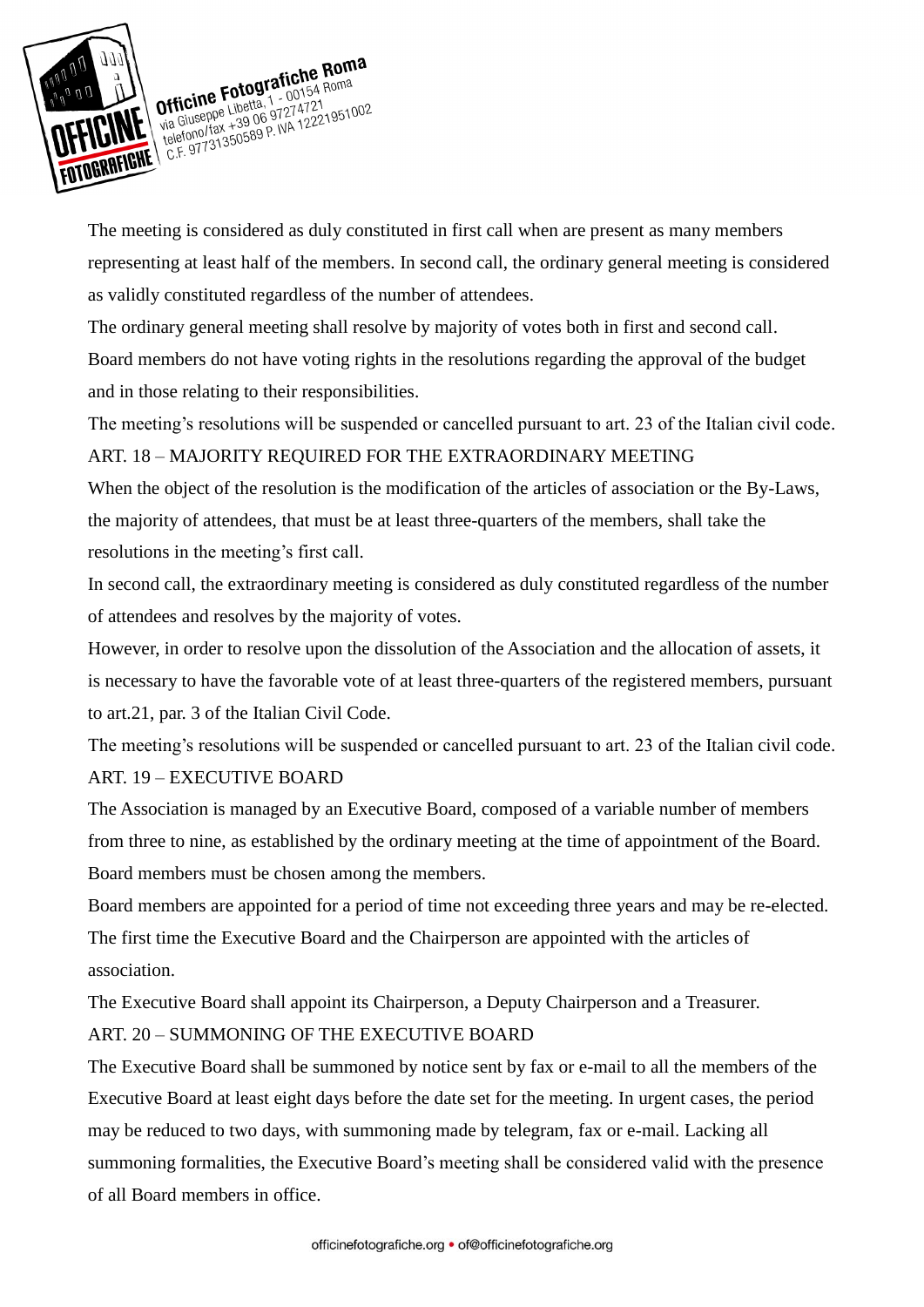

Officine Fotografiche Roma<br>Officine Fotografiche Roma<br>Lineppe Libetta, 1 - 00154 Roma TORRAFIGHT C.F. 97731350589 P. WA 12221951002

The Chairperson whenever deemed necessary or when at least one third of its members submit a written and motivated request, summons the Executive Board.

## ART. 21 – VIDEO AND TELECONFERENCE MEETINGS

It is allowed the possibility to hold the meeting of the Executive Board via videoconference or teleconference systems, provided that all attendees can be identified by the Chairperson and they are allowed to discuss and intervene in real time to the debate of the agenda, manifestly expressing their vote in case of voting. Once these conditions are met, the Executive Board's meeting shall be considered as held in the place where the Chairman and the secretary of the meeting are; these latter shall draw up and undersign the meeting's minutes, mentioning how the distant members were connected and expressed their vote.

# ART. 22 – OPERATIONS OF THE EXECUTIVE BOARD

The Board is chaired by the Chairman or in case of this latter's absence, by the Deputy Chairman. In the absence of both, the senior member chairs the Board. Board meetings' minutes will be drafted on the appropriate book, and will be signed by the Chairperson and the Secretary.

The Executive Board shall be considered validly constituted when the majority of its members in office attends and decides by majority vote of those present.

In the event of a tied vote, the Chairman's decision prevails.

## ART. 23 – COOPTATION OF COUNCIL MEMBERS

In case a Board member ceases his office, it shall be appointed in his place the first of nonappointed members; should this not be possible, the Executive Board may proceed for cooption to the appointment of a new Board member.

The coopted Board members shall hold office until the following annual ordinary general meeting. Should the majority of Board members cease their office, the ordinary members' meeting shall be summoned in order to appoint the entire Executive Board.

## ART. 24 - MANAGEMENT POWERS OF THE EXECUTIVE BOARD

The Board of Directors is granted the broadest powers to perform all acts of ordinary and extraordinary management useful or necessary for the accomplishment of the goals of the Association.

The Executive Board may delegate some its members certain powers for the day-to-day management of the Association.

ART. 25 – REPRESENTATION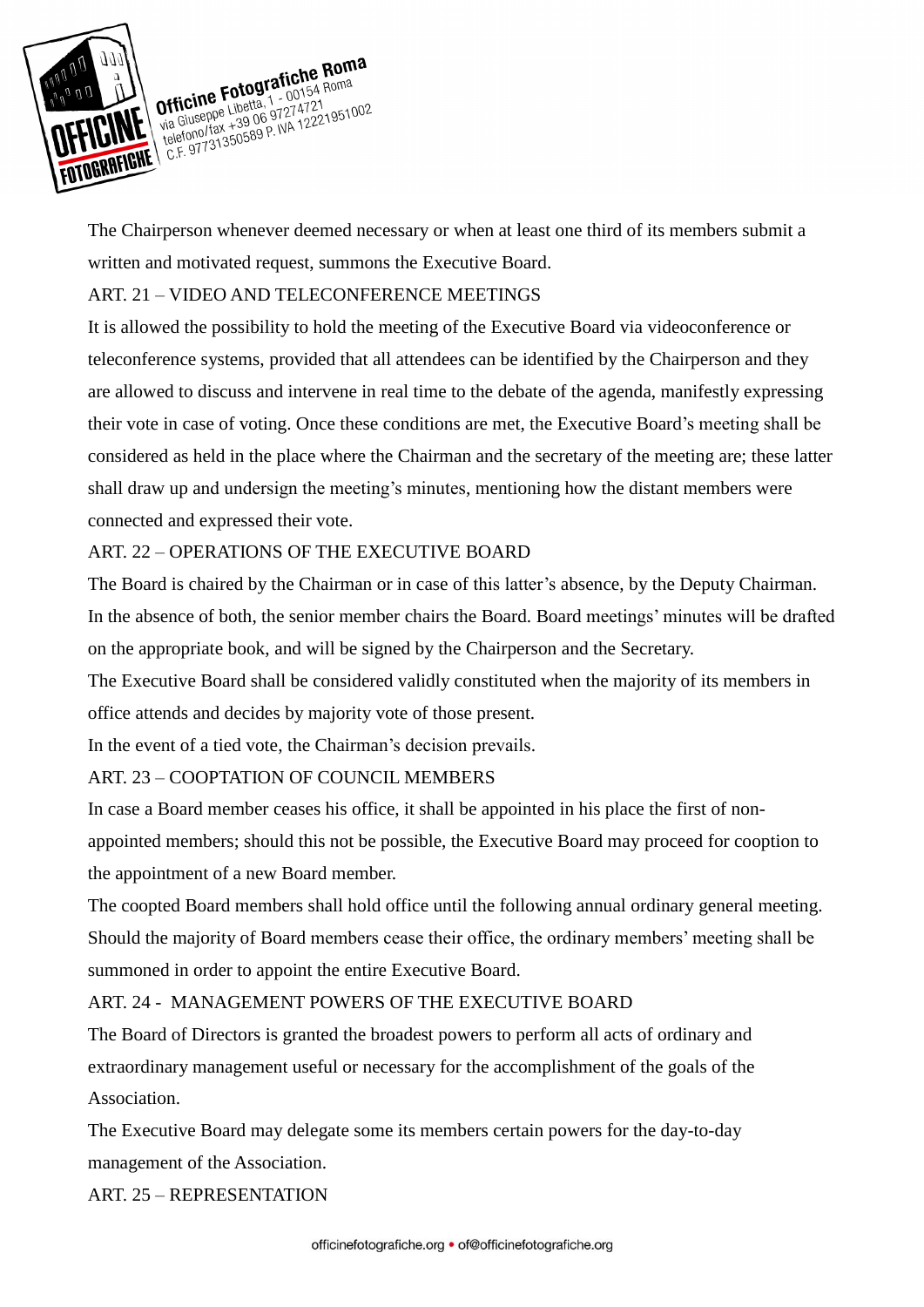

TOGRAFICHE C.F. 97731350589 P. WA 12221951002

The legal representation of the Association before third parties and in court is assigned to the Chairperson of the Executive Board and, in case of this latter's absence or impediment, to the Deputy Chairperson.

The Chairperson is entitled to use the Association's signature and can grant special proxies for individual acts or categories of acts to other members of the Executive Board and, exceptionally, also outside the Association.

# ART. 26 – DEPUTY CHAIRPERSON

The Deputy Chairperson replaces the Chairperson in each function, whenever the latter is absent or impeded.

## ART. 27 – TREASURER

The Treasurer is responsible for the cash management of the Association and oversees the accounting and corporate books, preparing, from an accounting point of view, the financial statements and the budget.

#### ART. 28 – SECRETARY

The Executive Board may appoint, also among strangers, a secretary with the task to assist the Chairperson and to draw up the minutes of the meetings of the Executive Board and of the general members' meeting.

The Board may delegate to the Secretary also management functions relating to the day-to-day management of the Association.

## ART. 28 BIS – LEGAL AUDITOR OF ACCOUNTS

The legal auditor of accounts is appointed by the ordinary members' meeting among people with suitable professional skills, enrolled in the legal auditors of accounts register, even if not a member. His function is to check the correctness of the management, verify the budget and the financial statements or the income statement, and examine the accounting documents and books, pursuant to the provisions of law and of the By-Laws, preparing an annual report accompanying the approval of the financial statements.

The legal auditor of accounts' office lasts 3 (three) years and can be confirmed.

#### TITLE V

#### FINANCIAL YEARS – FIANANCIAL STATEMENTS